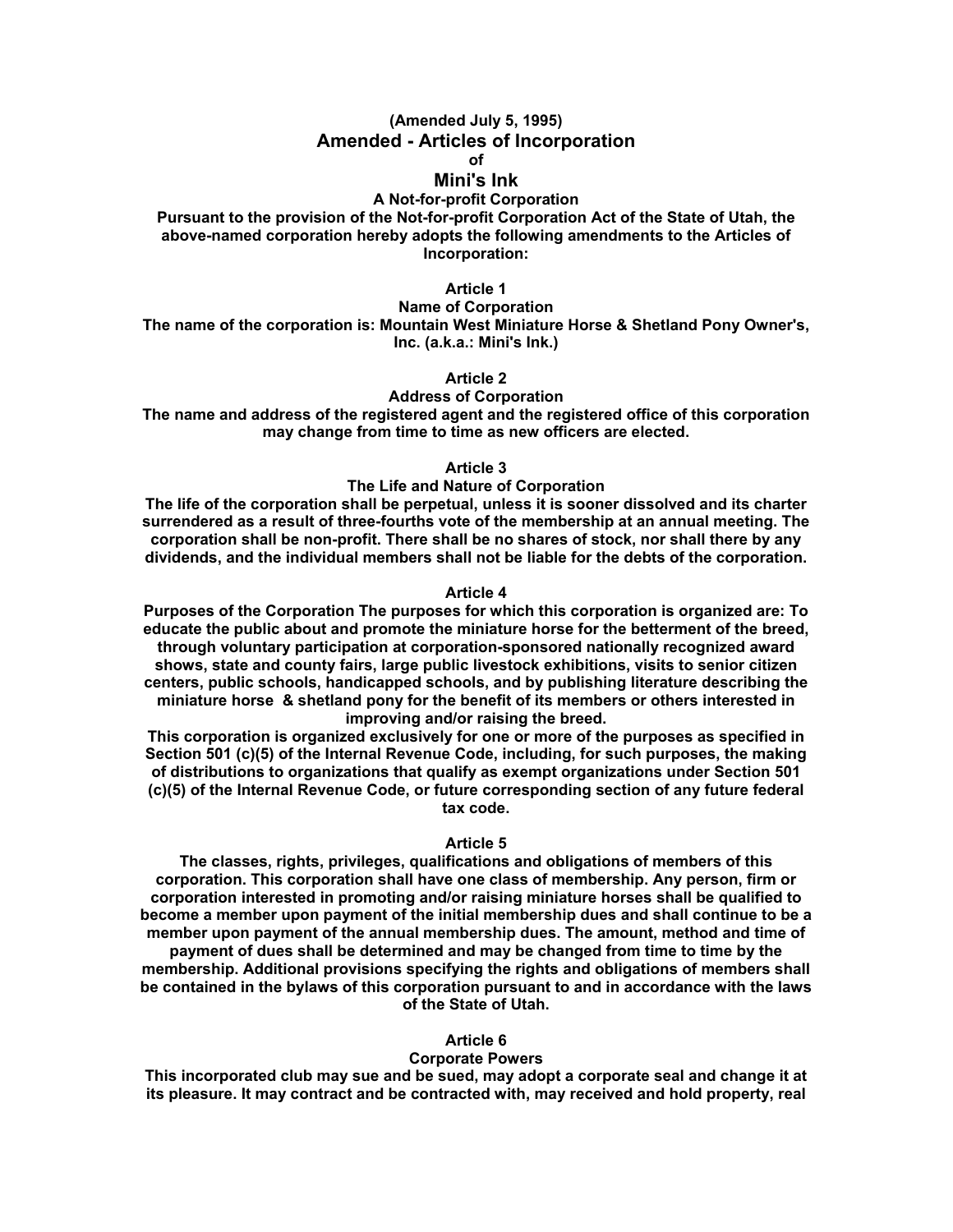**or personal, whether obtained by purchase, gift or divide, as may be deemed necessary, appropriate or desirable to carry out or promote the objectives of the corporate club.** 

# **Article 7**

### **Governing Body**

**The governing body of the club shall be a Board of Directors, consisting of the President, Vice-President, Secretary/Treasurer and one (1) Director from each area as specified by the Bylaws.** 

# **Article 8**

### **Meetings**

**The club shall hold and conduct meetings at the time and in the manner as authorized in the bylaws. An annual meeting of the club membership shall be held between October 1 and November 1, for the purpose of electing officers for the following year.** 

# **Article 9**

**Term of Office** 

**The term of office for the officers shall be for one year and until their successors have been selected and qualified.** 

# **Article 10**

# **Duties of Officers**

**The President shall preside at meetings, appoint committees and perform all other duties pertaining to the office.** 

**The Vice President shall perform the duties of the President in case of his/her absence or inability to serve.** 

**The Secretary/Treasurer shall keep all records, have custody of the funds and conduct such other duties as pertain to that office.** 

## **Article 11**

### **Quorum**

**A quorum of members at any general or annual meeting shall consist of the members present. A quorum at any meeting of the Board of Directors shall consist of a majority of the Board members.** 

**Article 12** 

### **Dissolution of the Corporation**

**Upon dissolution of this corporation, its assets and any remaining monies shall be distributed to a non-profit fund, foundation or corporation which is organized an operated exclusively for the promotion of the miniature horse and which has established its tax exempt status under Section 501 (c)(5) of the Internal Revenue Code. No substantial part of the activities of this corporation shall consist of carrying on propaganda, or otherwise attempting to influence legislation, and this corporation shall not participate in, or intervene in, any political campaign on behalf or, or in opposition to, any candidate for public office.** 

**The property of this corporation is irrevocably dedicated to the promotion of the miniature horse, and no part of the net earnings or assets of this corporation shall inure to the benefit of, or be distributed to, its members, directors, or other private persons, except that this corporation shall be authorized and empowered to pay reasonable compensation for services rendered and to make payments and distributions in furtherance of the purposes set forth in these Articles.** 

**Notwithstanding any other provision of these Articles, this corporation shall not carry on any other activities not permitted to be carried on by a corporation exempt from federal income tax under Section 501 (c)(5) of the Internal Revenue Code.** 

**These amended Articles of Incorporation were unanimously approved by the Officers, Directors and membership present at a meeting held October 4, 2003**